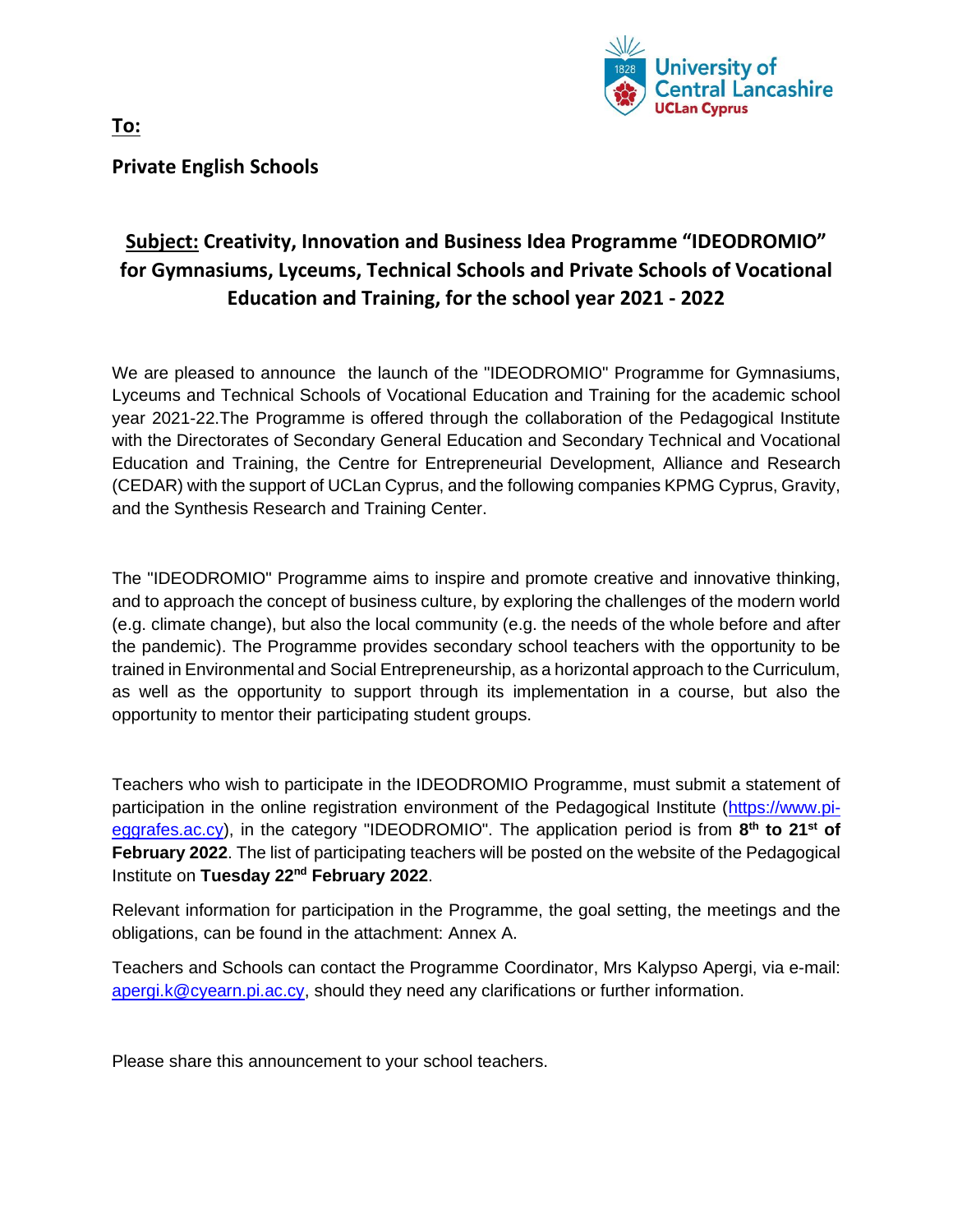**Annex 1**



# **PRIVATE ENGLISH SCHOOLS**

## **The Creativity, Innovation and Business Idea Programme "IDEODROMIO" aims to:**

- develop ones 21st century life skills and lifelong learning skills that make up Entrepreneurship (communication skills such as negotiation and persuasion, managerial skills such as problem solving, organization, critical thinking and opportunity seeking; analytical skills, such as data presentation),
- strengthen ones characteristics, attitudes and qualities related to student business, such as mobilization, dynamism, imagination, self-confidence and perseverance, socialization, the attitude of man towards the needs of individuals and his ethics of action, means from the evaluation and impact of the operations,
- provide experiential learning focused on both Innovation and Social, Green and Ecological Entrepreneurship.

#### **Registrations**

- Each School can have up to two (2) assistants / teachers per business group.
- The statements of participation are submitted by the teachers themselves and after obtaining permission to participate in the "IDEODROMIO" Programme, by the Management of their school.
- The Directorates of the schools are responsible for informing the Directorates of the Ministry of Education, Culture, Sport & Youth and CEDAR, for any change regarding the representation of the schools.

## **Training Meetings**

The Training Meetings will be conducted online. Attendance at the Training Meetings and the participation is mandatory by at least one (1) supporting teacher of each student entrepreneurship group of their school.

| <b>Dates of Training</b><br><b>Meetings</b> | <b>Training Meetings</b> | Time       |
|---------------------------------------------|--------------------------|------------|
| 22 / 02/ 2022                               | <b>First Meeting</b>     | <b>TBC</b> |
| 16/03/2022                                  | Second Meeting           |            |